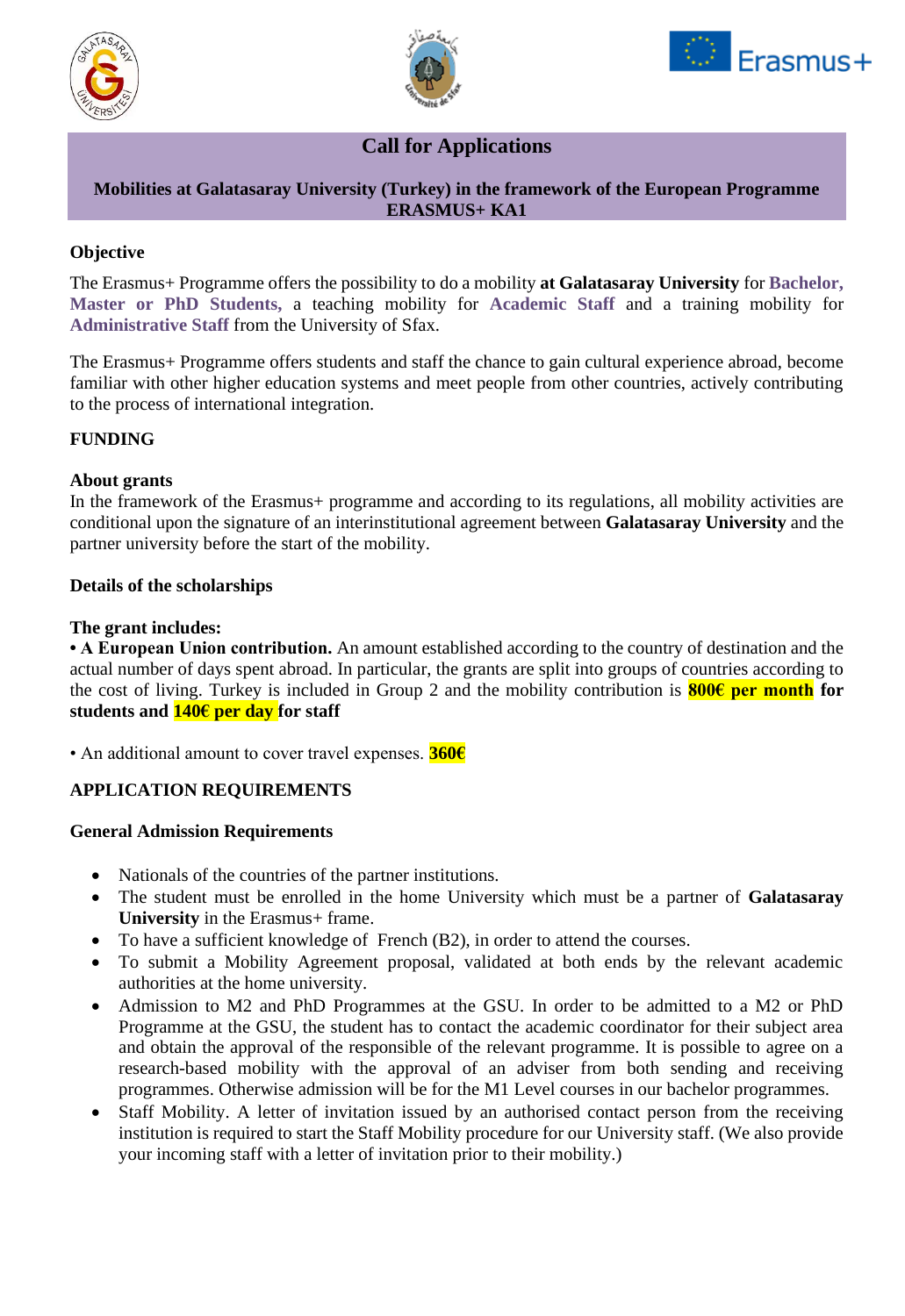





# **Field of Education and Training**

**Arts and Humanities Business, administration, and law Mathematics**

## **APPLICATION DOCUMENTS**

Applicants are required to submit a full application, including the following documents:

## **For students:**

- ❖ Certificate of enrolment
- ❖ Transcript of Records (From the Bac)
- ❖ CV
- ❖ Learning Agreement proposal for students: Mobility Agreement proposal duly validated by the home academic authorities (Director of Studies, Head of Department and General Secretary). Please refer to the templates in the Annexes (Annex I).

Academic offer: https://ects.gsu.edu.tr/fr/

- ❖ Language certificate (B2 French)
- ❖ Motivation letter

## **For academic and administrative Staff:**

- ❖ Training Agreement (Annex II) (administrative staff)
- ❖ Teaching Agreement (Annex III) (academic staff)
- ❖ Knowledge of French (B2)
- ❖ Copy of the Passport
- ❖ Short CV
- ❖ Motivation letter

To apply for this opportunity, please send your applications (in one pdf file) to:  $\frac{\text{icm@ust} \cdot \text{cm}}{\text{mcm@ust}}$ 

Kindly use the call title (**Mobilities at Galatasaray University (Turkey) in the framework of the European Programme ERASMUS+ KA1**) as the email subject line.

The University of Sfax will be responsible of selection procedures on the basis **transparent and fair criteria.**

#### **Pre-selection criteria at the home university**

The home university will provide a pre-selection of candidates according to the following general criteria:

# • **For Bachelor, Master and PhD Students:**

- Average grade.

- The consistency of the proposed research activities.

- Language skills.

- Any other elements indicated by the student in the application (other learning experiences, specific academic interests, etc.).

# **RIGHTS AND DUTIES OF THE BENEFICIARIES**

Rights: